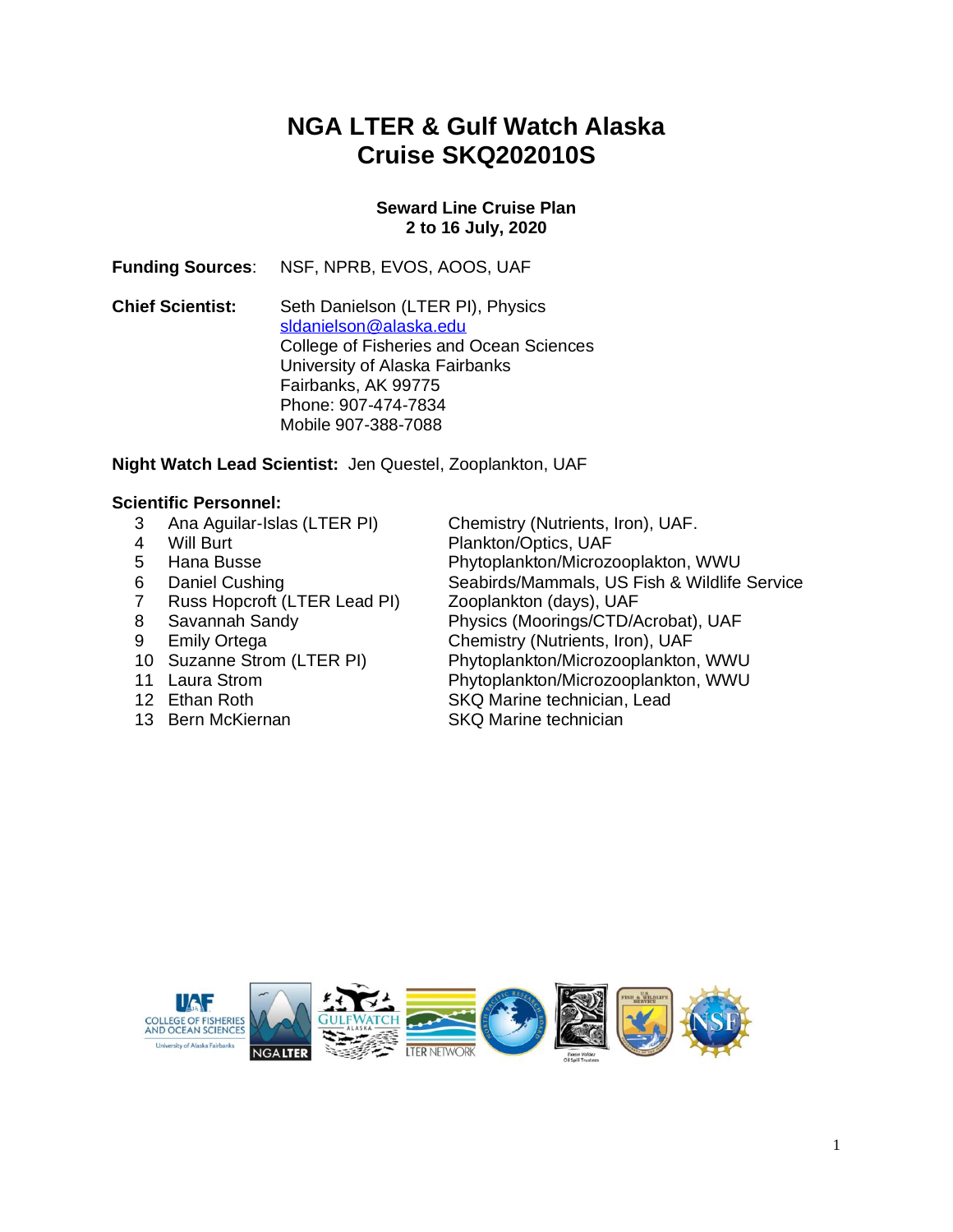# **Synopsis**

The scientific purpose of this research is to monitor ecosystem conditions and to develop an understanding of the responses and resiliency to climate variability. This cruise represents a continuation of ecosystem sampling begun in 1997 under the NSF/NOAA NE Pacific GLOBEC program. From 2005-2017 sampling was supported by a consortium that included the North Pacific Research Board (NPRB), the Alaska Ocean Observing System (AOOS), and the Exxon Valdez Oil Spill Trustee Council's (EVOSTC) Gulf Watch Alaska (GWA) program. From 2018 to the present an expanded consortium also includes the NSF Northern Gulf of Alaska (NGA) Long-Term Ecological Research (LTER) program. In 2020 we are now in the  $50<sub>th</sub>$  consecutive year of samples taken at oceanographic station GAK1 (begun December 1970) and the 23nd consecutive year of Seward Line physical-chemical-phytoplankton-zooplankton-seabird sampling.

# **COVID-19**

Expedition SKQ202010S is taking place in the era of the Covid-19 novel coronavirus global pandemic and as a result of this, the cruise is operating under safety protocols for R/V Sikuliaq. Adjustments to normal operations include pre-cruise isolation for ship's crew and science party, reduction of personnel to one per stateroom for social distancing, and twice daily temperature and oxygen vital signs monitoring (see attachment for additional details).

# **Cruise Objectives**

- 1. Determine thermohaline, velocity, light, and oxygen structure of the NGA shelf.
- 2. Determine macro- and micro-nutrient structure of the NGA shelf.
- 3. Determine phyto- and microzooplankton composition, biomass distribution, and productivity.
- 4. Determine the vertical and horizontal distribution and abundance of zooplankton species
- 5. Record multi-frequency acoustics for estimation of nekton
- 6. Conduct surveys of seabirds and marine mammals
- 7. Conduct shipboard experimental work on phytoplankton and zooplankton.
- 8. Determine carbonate chemistry (i.e. ocean acidification parameters) at selected stations.
- 9. Map structure of the Copper River discharge plume.
- 10. Recover mooring GEO2 and deploy moorings GEO2 and GEO3.
- 11. Provide at-sea research experiences for graduate students.
- 12. Share the experience through outreach/media activities.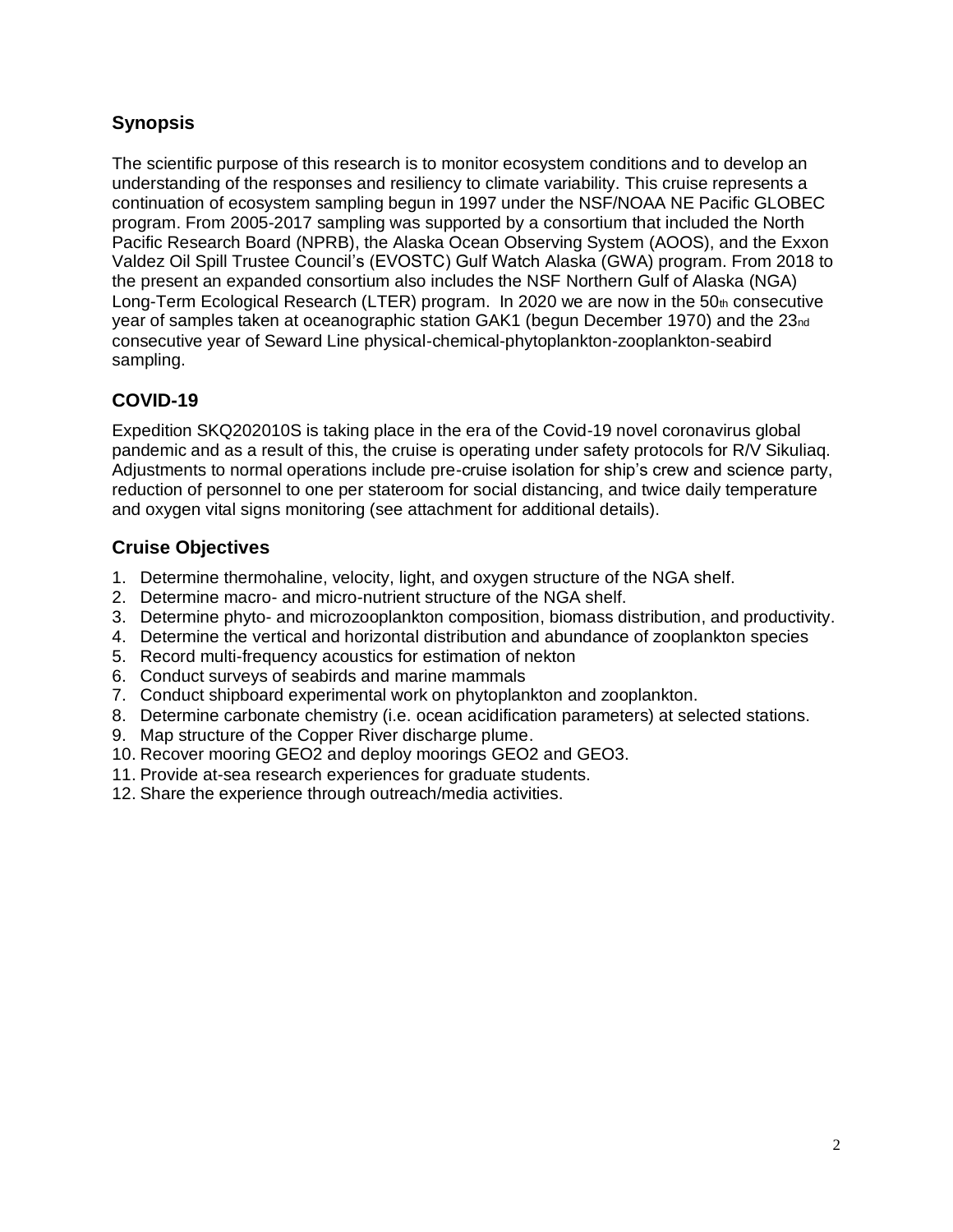# **Sampling**

Cruise SKQ202010S will have three distinct components that each require dedicated ship time (Mooring Turn-Around, Plume Study and Monitoring Transects).

### **1. Plume Study**

Approximately 5 days of the cruise will be dedicated to high-resolution sampling of the Copper River discharge plume. Activities will include mapping of the plume extent and depth using an undulating towed Acrobat CTD system and towing a surface sampler (Iron Fish) that collects clean water for iron analyses. We will pause mapping activities approximately once per day (probably in the morning between 8 and 12) in order to collect water and plankton samples using the CTD and nets. We may deploy a satellite-tracked drifters (PacificGyre MicroStar and Oceanetic SCT drifters) and a light, short-term mooring that would be recovered at the end of the plume study.

An important facet of the plume study involves the simultaneous towing of the **Iron Fish** (abeam starboard) and the **Acrobat** undulating vehicles (astern). Two packages over the side is always cause for taking extra care. The Iron Fish package is towed just below the surface away from the vessel by the starboard crane, and does not have enough line paid out to ever foul with Sikuliaq's propulsion system. The Acrobat is towed 170 to 230 meters astern from the A-frame. Because of the tow locations of these two packages and their tow cable lengths, they have no ability to foul with each other or the vessel while maintaining forward motion or even relatively sharp turns. However, because we will be making cross-shelf transects into shallow water, it will be important to make wide and slow turns to keep the Acrobat from sinking toward the seafloor during a heading change maneuver. Slow turns will also allow for adjusting the IronFish tubing and line to prevent damage by either excessive pulling or hitting the hull.



**Figure 1.** July 2019 satellite image of the NE Gulf of Alaska shelf, the Copper River sediment plume, and the shiptrack of cruise SKQ201915S. Acrobat mapping locations for 2020 will be determined at sea based on available satellite imagery and results of the Middleton Island hydrographic transect.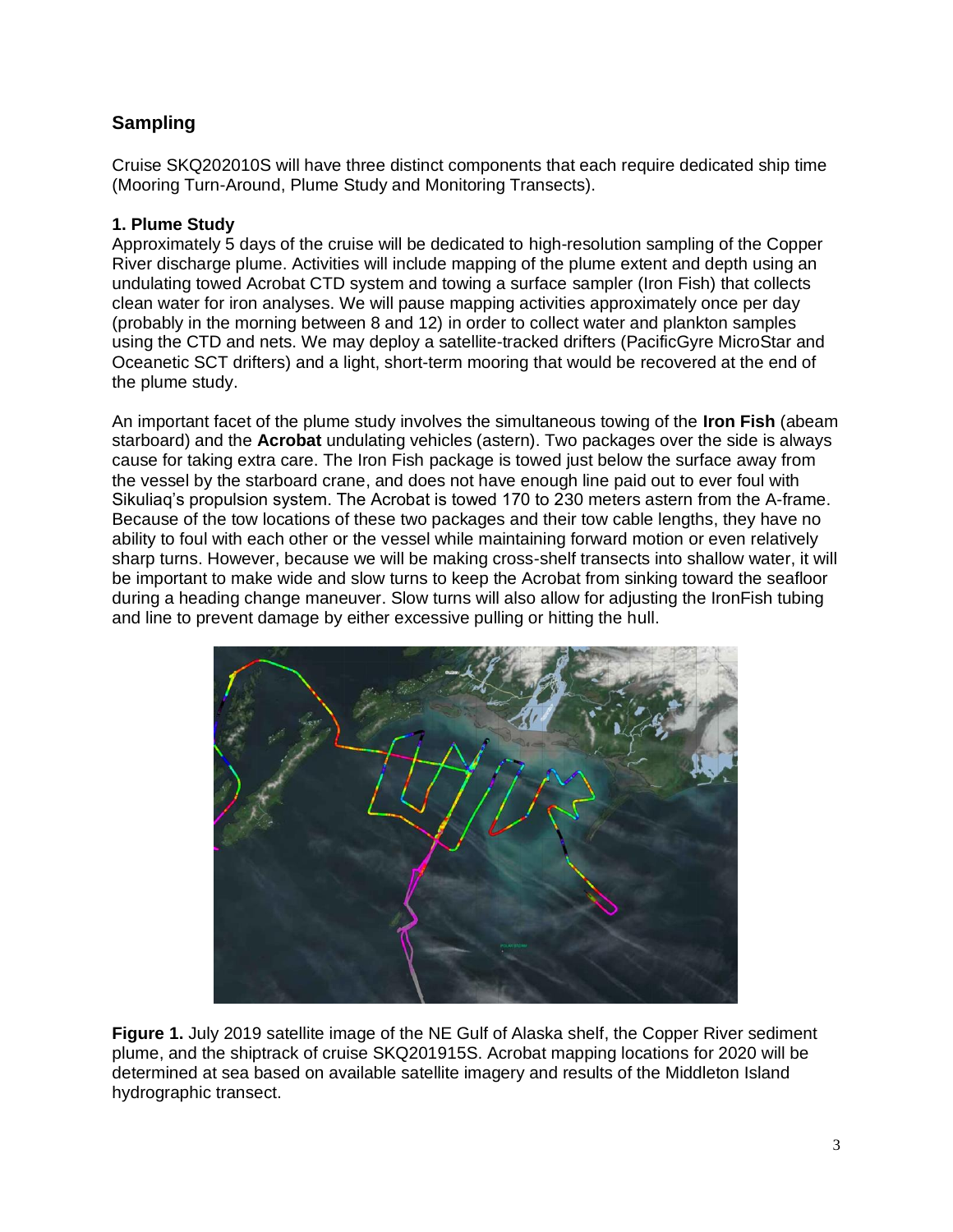Acrobat/Iron Fish tows will involve zig-zags across the river plume frontal region (Figure 1). We may spend one 24-hour diurnal tidal cycle doing repeat tows back-and-forth along one of these lines in order to characterize tidal straining of the frontal zone.

#### **2. Station Transects**

Approximately 7 days of the cruise will be dedicated to transect station work. The overall approach of the transect component of the cruise is to occupy the Seward and Middleton Island transect lines and additional stations within PWS. While occupying transect lines, operations are generally divided into distinct day and night tasks, thus requiring each station to be occupied twice. This structure avoids each discipline needing to supply 2 shifts of scientists and ensures all organisms – especially larger diel-migrating zooplankton – are captured with minimal time-ofday bias. During each morning we will typically occupy a selected "intensive" station that involves a greater number and range of collections than other stations occupied that day. Stations profiles are supplemented by underway measurements.

For this cruise we anticipate spending 2 days for the Middleton Island Line, 1 day for PWS and 4 days for the Seward Line. It is important that all Multinet collections (with the exception of those to 600m) be completed during darkness to allow comparison to prior years. We anticipate that 4-5 stations conducting both Multinet and Methot trawls will be conducted per night: sampling starts ~dusk and stops ~dawn, and can be extended slightly when overcast. The Methot deployments are less light dependent and typically are conducted coming into or leaving station. In July, there is a greater period of light available than of darkness, so execution of daytime stations and activities are designed around being in position to commence Multinet sampling as soon as it is sufficiently dark.

## *TRANSECT COMPONENT DAYTIME ACTIVITIES:*

- Occupy the various hydrographic stations and collect vertical CTD-fluorescent-PAR and particle profiles (see **Figures** & **Tables)**.
- Collect discrete bottle samples at these stations for nutrients, dissolved organic carbon (DOC), chlorophyll, and microzooplankton. Chlorophyll Size Fractionation (20 µm) will be done at all whole numbered Seward Line and most other stations. Macronutrients samples will be prefiltered prior to freezing. Chlorophyll will be extracted on fresh filters without freezing.
- Measure the dissolved carbonate chemistry along the Seward Line and within Prince William Sound from bottle casts at selected intensive stations (GAK1, GAK5, GAK9, GAK13, PWS2).
- CalVet Net casts will be done (CalVet frame has 4 nets) after most the CTD casts to 100m. (NO CALVETs at the "i" stations).
- At intensive stations an additional CTD cast will collection water to be used for primary production incubations. Samples for molecular analysis, HPLC-pigments, and particulate organic carbon (POC) will also be collected.
- At intensive stations at trace-metal CTD cast will collect water for determination of iron concentration (a key micronutrient in NGA). Because a clean surface sample cannot be collected with the CTD rosette, this will be done with the IronFish (see next point)
- We will deploy the Iron Fish during the day (and possibly on long transits). Sampling will occur just prior arriving to or just after departing a station. Last year, we left the IronFish in the water while on station rather than constantly retrieving it and deploying it. The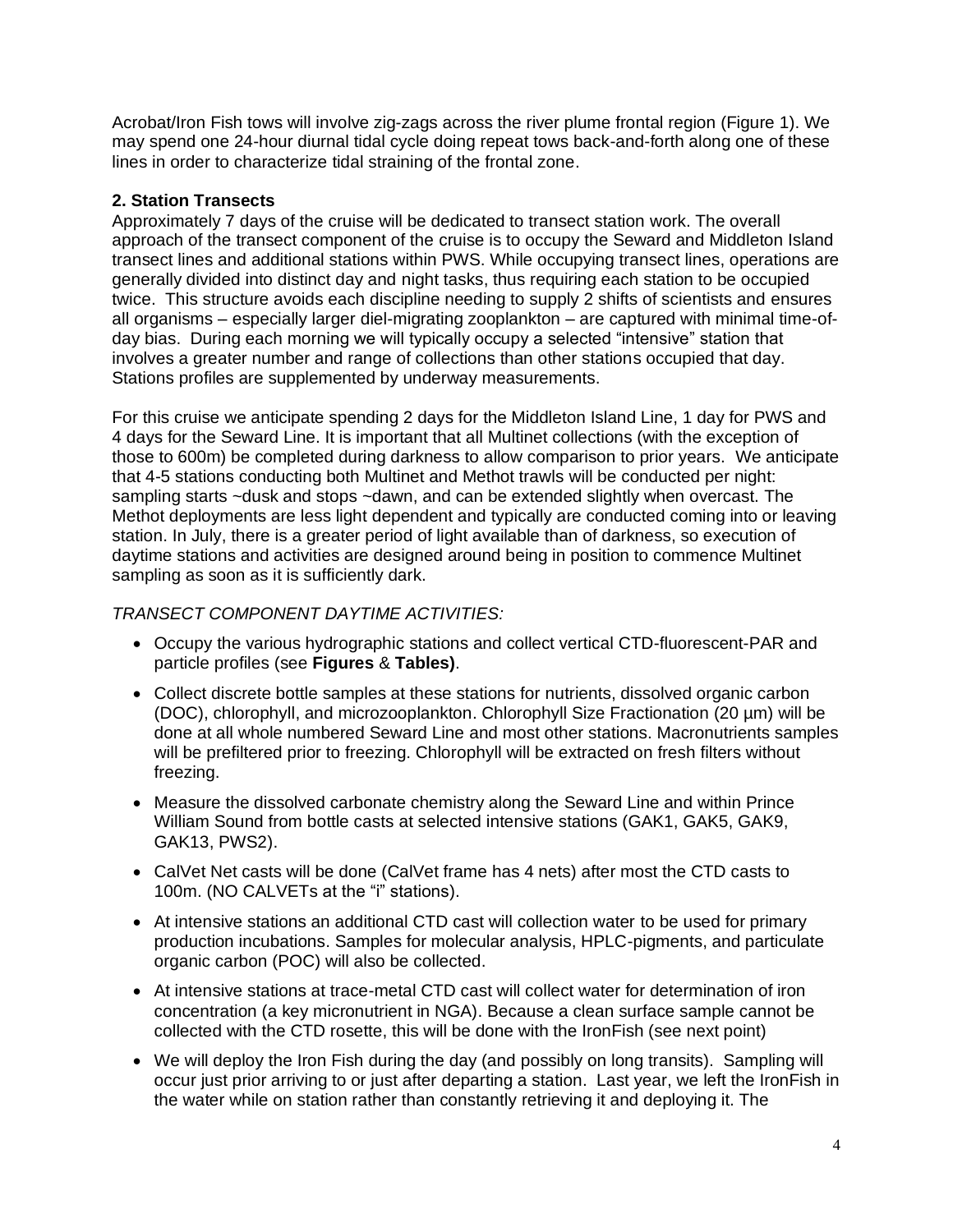exception was Intensive stations, when the trace-metal CTD cast took place. During high wind conditions or choppy seas, the Iron Fish will not be deployed so as not to impact transit speed.

- At intensive stations there will be an extra Calvet collection, as well as a vertical deployment of the 150 µm Multinet to 200m. Some of this material will be used for live sorting as well as post-cruise molecular analysis.
- We will do one deep Multinet tow (to maximum 1200 m) near the end of the Seward Line and two at PWS2 (800m). This may be done at night in conjunction with Multinet work at those stations if time permits.
- We will identify additional opportunities for concurrently towing the Acrobat and the iron fish. Priority regions for tows are along the Seward Line, and over Albatross Bank.
- For winch maintenance, we will spool out ~1500m of wire from the large Seward Line winch normally used on R/V Tiglax and grease the cable as the wire is recovered.

#### *TRANSECT COMPONENT NIGHTTIME ACTIVITIES:*

- A towed 505-µm Multinet will be used to collect depth-stratified samples along the Seward Line, and at selected PWS Stations to 200m. Tandem Bongo nets will be used at all other stations to 200m. At intensive stations along the Seward Line and in PWS an additional collection will be taken with a Bongo net. When either entering or leaving all stations, a Methot Trawl will be deployed by crane for ~20 minutes while in route at 2.5-3 knts to the next station. We will focust Methot sampling on the odd-numbered Seward Line stations.
- Deep-multinet tows may occur during the night shift as time permits.

#### **3. Moorings**

This cruise involves servicing the Gulf of Alaska Ecosystem Observatory (GEO) moorings, which are located mid-shelf in the vicinity of GAK6. It is comprised of two subsurface moorings, and one surface mooring (see Figures 4 and 5 below). The surface buoy has radar reflectors, flashing lights and real-time telemetry. The surface mooring will be deployed top-float first, slowly towed into location, and released with a free-falling anchor (layback of 20 m). Mooring GEO2 located directly between GEO1 and GEO3 and will be deployed anchor-first with the vessel holding position in DP mode.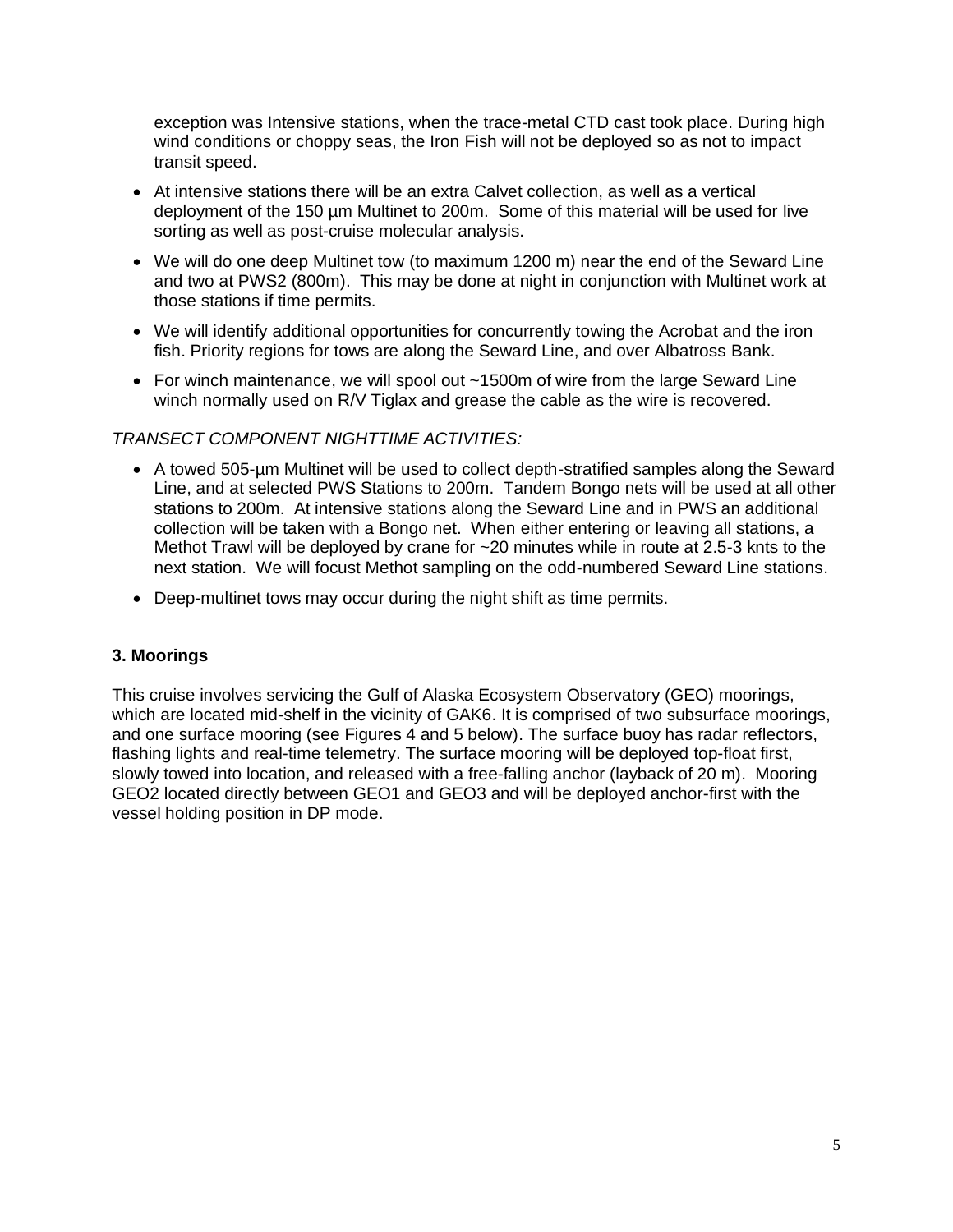#### **Sampling personnel requirements and sample protocol overview**

- **CTD:** winch operator, 1-2 scientists (launch and recovery), 30m/min in upper 100m, 60m/min below 100m. Depending on schedule, casts may be limited to 1000m at deepsea stations.
- **Acrobat:** A-frame & winch operator, 2 scientists for launch & recovery. 1-2 scientists to communicate with bridge during towing operations. Ship speed 6-8 kts through water.
- **TMC CTD:** winch operator, 2 scientists (launch and recovery), 30m/min in upper 100m, 60m/min below 100m. Casts are limited to 1000m at deep-sea stations.
- **TMC towfish: 1** Deck person and 1 scientist for launch and recovery (~15-20 min), A deck person, martec, or scientist to watch towfish during towing and communicate with the bridge/science.
- **Multinet & Bongo:** winch operator, 2-3 scientists (launch, recovery, wash-down, re-cock) – Ship speed: 2 knots, Wire speed: ~1 m/sec down, 0.5-1m/sec up (typically 30-40min per deployment). Stern A-frame deployment. Maximum depth on tows 200m. Both systems will have depth transducers to ensure we get close to, but not on the bottom when depths are less than 200m.
- **Calvets & Ring nets:** winch operator, 1-2 scientists (launch, recovery, wash-down) Ship speed: station keeping, Wire speed: ~1 m/sec for Calvet, 0.5m/sec for Ring net (10 min/cast)**.**
- **Methot Trawl:** winch operator, 1-2 scientists, launch, recovery, wash-down) Ship speed: ~2.5-3 kts., Duration 20 minutes. This will be a shallow subsurface tow – if time permits we will try to tow-yo the upper 20-30 m at a subset of stations. Odd Seward Line stations.
- **Acoustics:** Martech support for acoustics setup. We will trigger acoustics from the Ksync system to provide an interference-free time interval for each ping type. Over shallow waters (< 1000 m depth) all acoustic instruments can be run simultaneously. In deep water (>1000 m depth) we have two modes of operation. In "night operations mode" we secure the EM302 multibeam during night station work and operate only the ADCP and EK-60 so as to have concurrent acoustics data alongside the nighttime trawl operations. In "day operations mode" we will secure the EK-60 and run the EM-302 so as to map the seafloor along our trackline. As time allows, regions previously unmapped by multibeam acoustics should be preferentially selected for ship routes in order to map uncharted areas of the seafloor.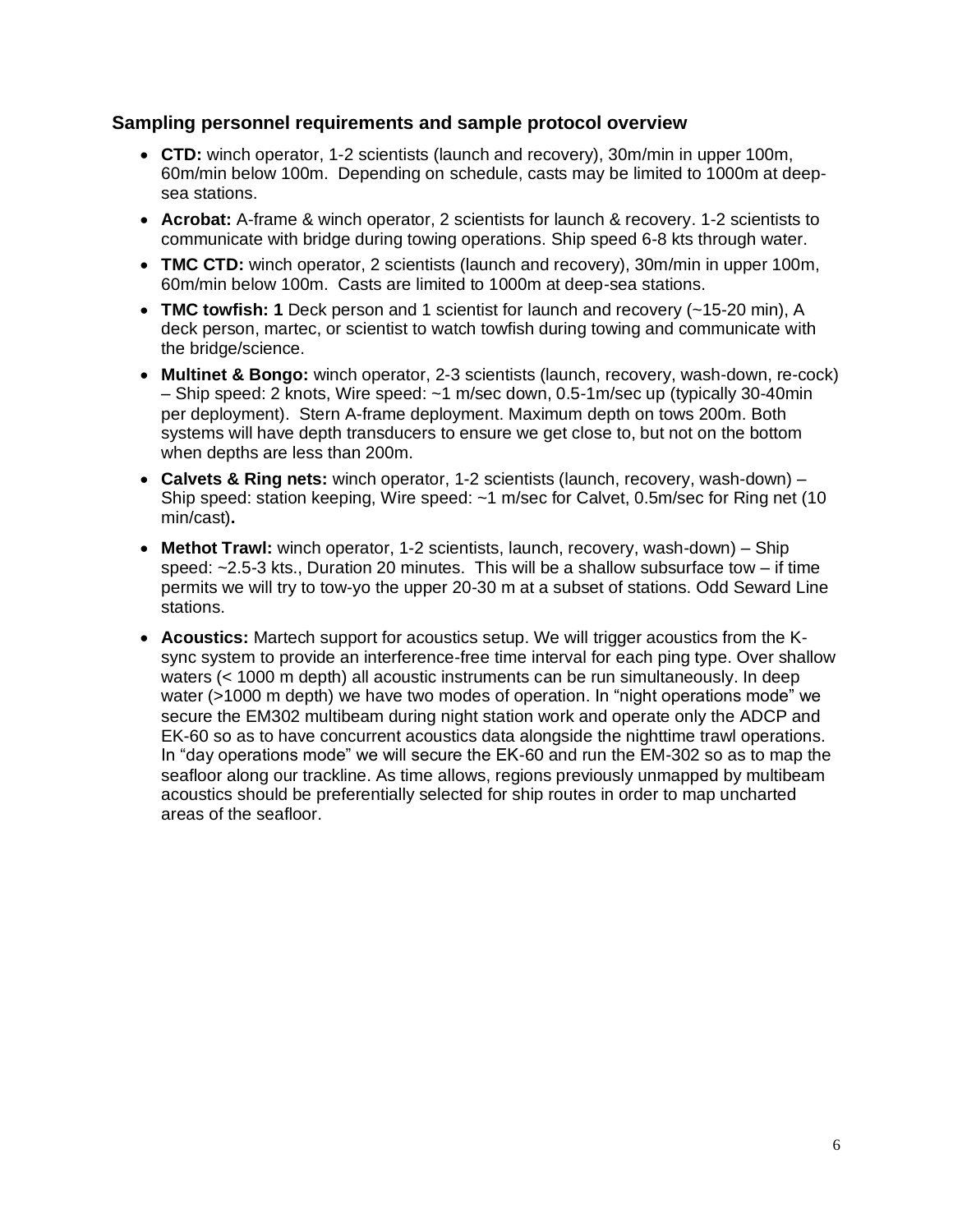# **Equipment and Supplies**

Ship's Science Equipment Needed:

- CTD
- Science Freezer for chlorophyll extraction.
- -80 freezer for macro-nutrient, DOC, and genetic samples.
- -20 freezer for organic iron ligand samples
- First walk-in incubator set at surface ambient temperature (somewhere near 12 C).
- 300 and 75 KHz acoustic Doppler current profilers
- EK60 fisheries acoustics
- Underway sampling system (TSG, nav, met, etc)
- Access to uncontaminated seawater system & debubbler system
- Access to Ultra pure water systems
- Access to bridge & NMEA GPS feed for seabird observer
- Seawater manifold for two deck-based incubators
- TSE spooler for mooring cable payout
- Access to and hookup of one phase of the deck 208V 3-phase supply for driving the Acrobat Winch
- Raspberry Pi for splitting NMEA GPS and SKQ depth strings into Acrobat flight computer.

Scientist's Equipment Needed:

- Trace-metal clean CTD system (Baltic room storage), dedicated block, winch and line.
- Trace-metal clean towfish system (access to compress air) (Deck storage 3 palettes)
- Wall-mounted racks for keeping TMC niskins during subsampling
- Positive pressure enclosures. A large one in the analytical lab, and a small one in the Wet lab. Both enclosures need to be near a sink. A cylinder of ultra clean nitrogen gas will be secured in the analytical lab.
- ISUS unit attached to flow-through system water
- Deep SUNA, UVP and LISST to install on ships CTD system
- 300 KHz Teledyne RDI Workhorse ADCP mounted in centerboard
- CalVet and ring nets [nets, flow-meters, frames, swivels, weights, spares]
- 2 Multinet system (coarse and fine nets, spare cod ends/nets)
- Bongo nets, Methot nets & depressors
- Large deckboard incubators plumbed to flowing seawater system
- Filtration systems
- Fluorometers & Centrifuge
- Laptop computers
- 16 cases (24/cs) of 16-oz zooplankton sample bottles
- 5 cases (12/cs) of 32-oz zooplankton sample bottles
- Several coolers with nutrient and TMC bottles
- Microscopes (4) and supplies for handling and incubation of copepods
- Incubators: 2 x 4 cu ft. required near zooplankton work area
- Refrigerated Circulators
- Liquid nitrogen dewar
- Mooring instruments, tools, anchors and line
- Acrobat instrument, spares, and winch
- Dynacon CTD winch
- Optical flow-through system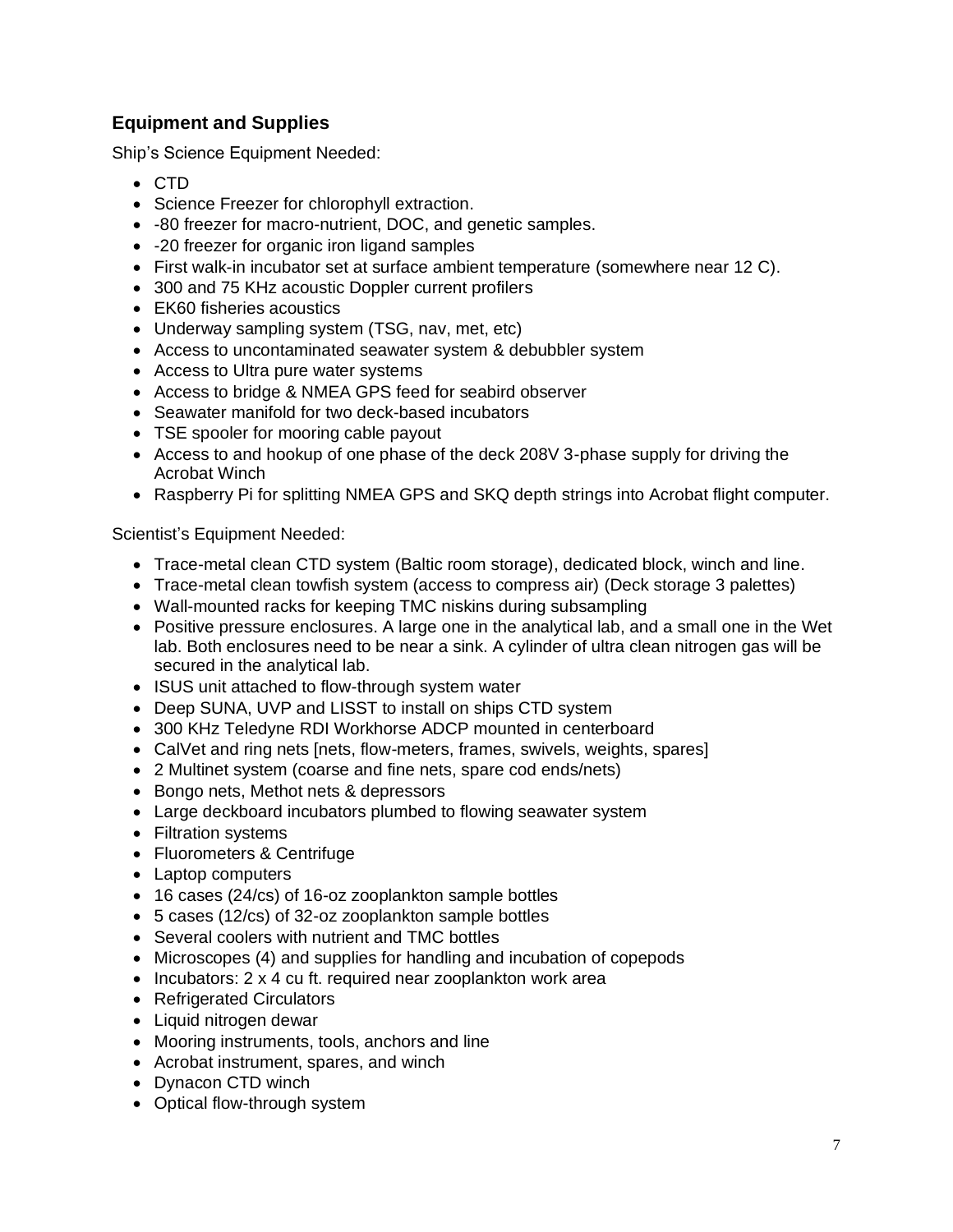Hazardous Materials (See Hazmat manifest and MSDS archive):

- Formaldehyde 2x20L carboy (Hopcroft)
- Rose Bengal Stain 50g (Hopcroft)
- $\bullet$  Ethanol 40L (Hopcroft)
- Oxygen Fixation (Sodium hydroxide, Sulphuric acid, Manganous Chloride) (Aguilar-Islas)
- Mercuric Chloride (for DIC fixation) (Aguilar-Islas)
- 3N HCl  $(25\% \text{ v/v})$   $(500 \text{ ml})$   $(Aquilar\text{-}Islas)$
- $\bullet$  1 N HCl (1 L) (Strom)
- $\bullet$  12N HCl (2 L) (Strom)
- Acetone 16L (Strom)
- DAPI stain 10 mg (Strom)
- Glutaraldehyde  $(10\%) 2 L$  (Strom)
- Lugol's solution (1L) (Strom)
- Lithium batteries in instruments (Shipton)

#### **Deck Layout:**



**Figure 2.** Draft layout of gear on deck.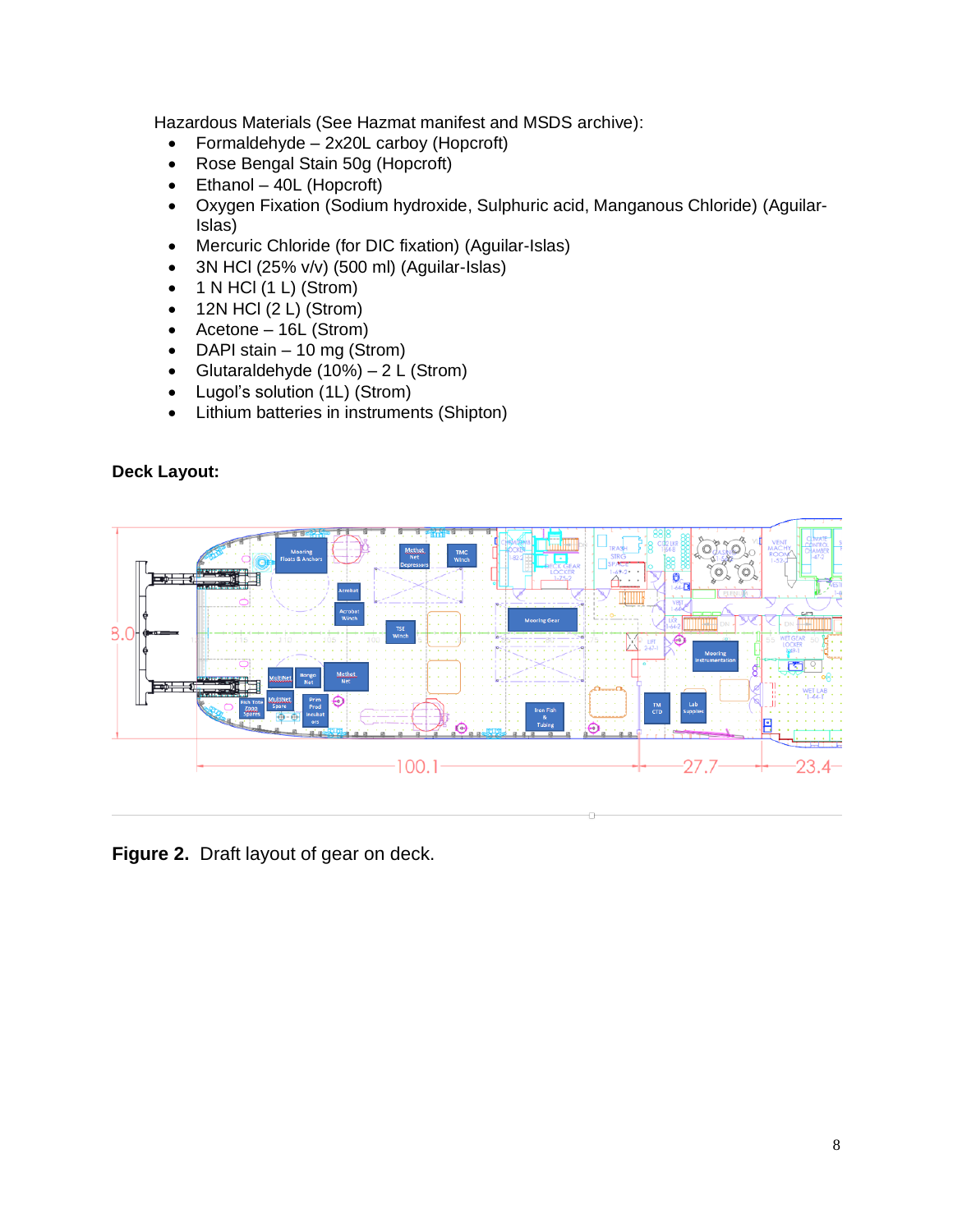# **Draft Cruise Activity Schedule**

Note: all dates are approximate and subject to change based on weather, operations, supply of coffee and chocolate, and other factors.

- 6/16 Danielson arrives in Seward
- 6/17 Strom Phytoplankton team arrives in Seward (3 Scientists)
- 6/29 Aguilar-Islas Chemistry team arrives (2 Scientists), overnight on board SKQ
- 6/30 Science party arrives in Seward, All scientists overnight on board SKQ. Setup of clean lab bubble begins (Ana A-I)
- 7/1 Set up labs.
- 7/2 Sikuliaq sails at approximately 8 am First station is under 1 hour from dock. Sample stations RES2.5 and GAK1 Transit to Prince William Sound, sample Station KIP2. Depending on time, test Acrobat system while on transit or after station PWS2
- 7/3 Sample station PWS2 Transit to Middleton Island Line Begin MID Line stations
- 7/4 MID Line stations
- 7/5 Finish MID Line stations, begin Plume Study
- 7/6 Plume Study
- 7/7 Plume Study
- 7/8 Plume Study
- 7/9 Plume Study
- 7/10 Finish Plume Study Transit toward GAK15 Grease Dynacon winch cable over deep water.
- 7/11 Seward Line stations
- 7/12 Seward Line stations
- 7/13 Recover and deploy GEO moorings
- 7/14 Seward Line stations
- 7/15 Seward Line stations Assess remaining time. Tow Acrobat on Seward Line?
- 7/16 Transit to GAK1 Sample GAK1 & RES2.5 Return to Seward by 4 pm, begin demobilization Science party sleeps on board
- 7/17 Finish demobilization, science party departs Seward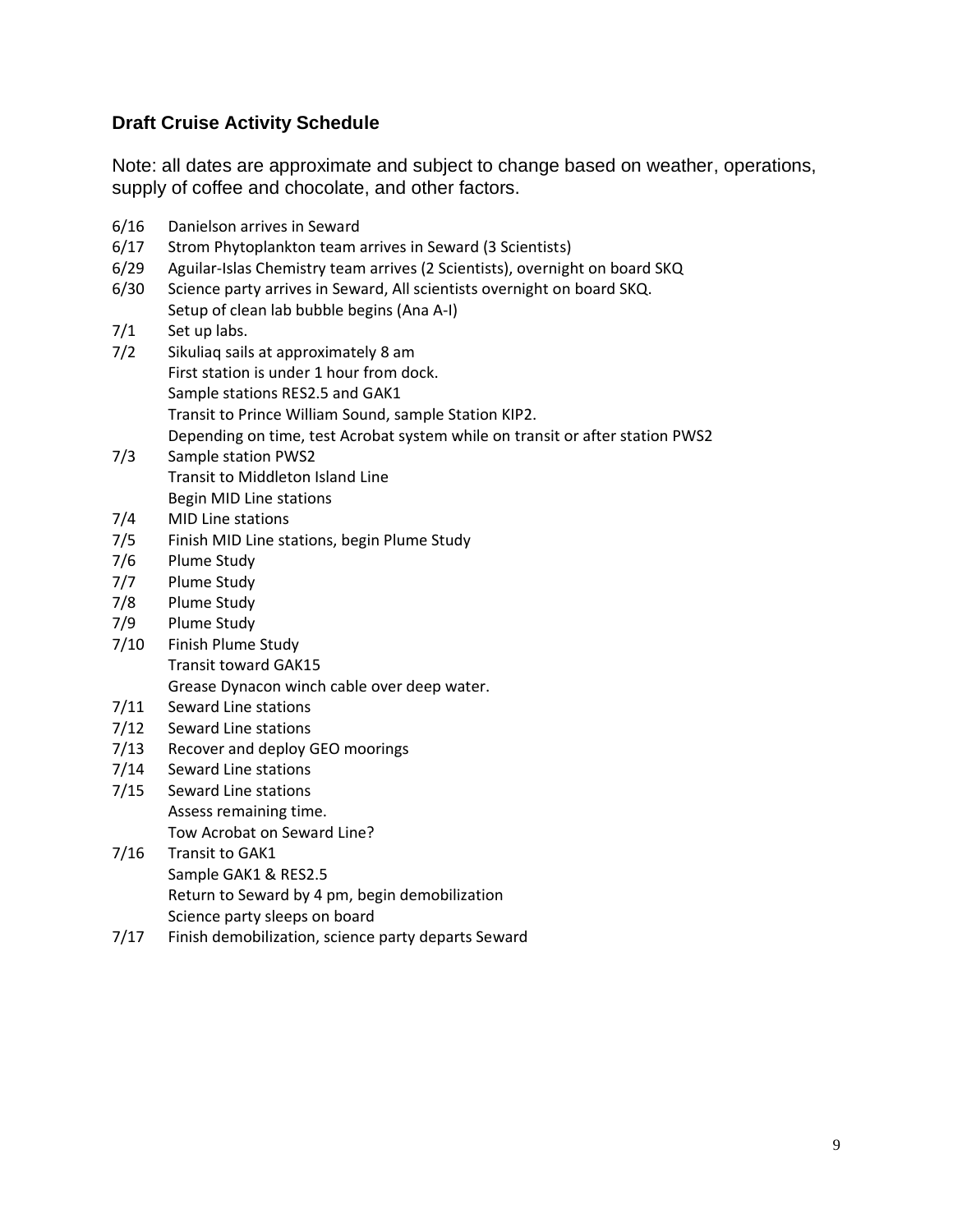

**Figure 3.** NGA-LTER sampling stations. The Cape Suckling Line and Kodiak Line will not be occupied on SKQ202010S. Only a portion of the Prince William Sound stations will be occupied (TBD at sea). Star indicates approximate location of the GEO site.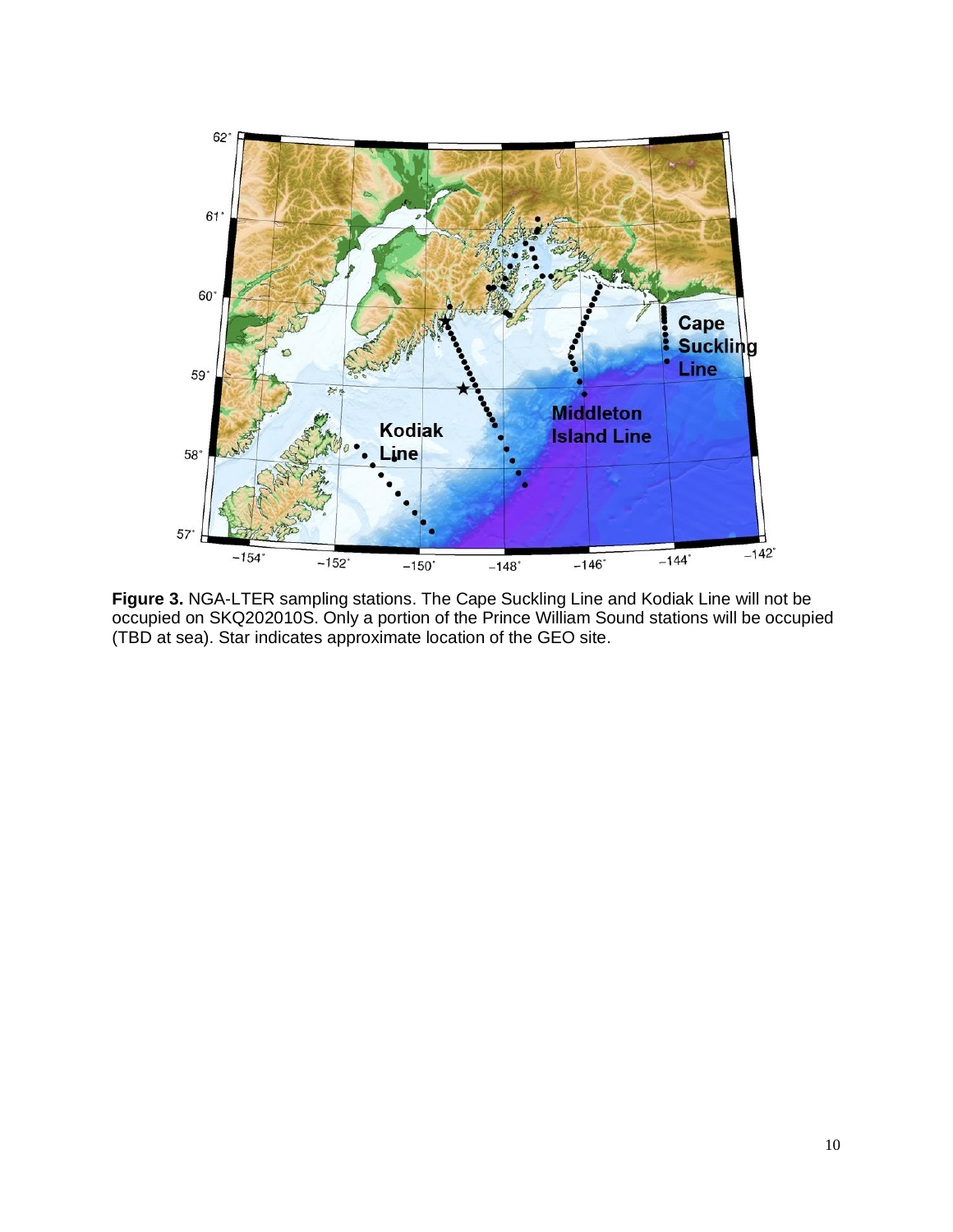**Table 1. STANDARD STATIONS** (intensive stations highlighted)

Table Columns:

- 1. Degrees North,
- 2. Minutes North,
- 3. Degrees West,
- 4. Minutes West,
- 5. Decimal Degrees North,
- 6. Decimal Degrees West,
- 7. %,
- 8. Station Name

| <b>Resurrection Bay Stations</b> |     |     |      |         |            |   |               |  |  |  |  |
|----------------------------------|-----|-----|------|---------|------------|---|---------------|--|--|--|--|
| 60                               | 1.5 | 149 | 21.5 | 60.0250 |            |   | <b>RES2.5</b> |  |  |  |  |
|                                  |     |     |      |         | -149.35833 | % |               |  |  |  |  |

| <b>Seward Line Stations</b> |                |     |      |                           |              |   |                  |  |  |  |
|-----------------------------|----------------|-----|------|---------------------------|--------------|---|------------------|--|--|--|
| 59                          | 50.7           | 149 | 28   | 59.8450<br>$\Omega$       | $-149.46667$ | % | GAK1             |  |  |  |
| 59                          | 46             | 149 | 23.8 | 59.7666<br>7              | -149.39667   | % | GAK1I            |  |  |  |
| 59                          | 41.5           | 149 | 19.6 | 59.6916<br>7              | -149.32667   | % | GAK <sub>2</sub> |  |  |  |
| 59                          | 37.6           | 149 | 15.5 | 59.6266<br>7              | $-149.25833$ | % | GAK2I            |  |  |  |
| 59                          | 33.2           | 149 | 11.3 | 59.5533<br>3              | $-149.18833$ | % | GAK3             |  |  |  |
| 59                          | 28.9           | 149 | 7.1  | 59.4816<br>$\overline{7}$ | $-149.11833$ | % | GAK3I            |  |  |  |
| 59                          | 24.5           | 149 | 2.9  | 59.4083<br>3              | $-149.04833$ | % | GAK4             |  |  |  |
| 59                          | 20.1           | 148 | 58.7 | 59.3350<br>0              | $-148.97833$ | % | GAK4I            |  |  |  |
| 59                          | 15.7           | 148 | 54.5 | 59.2616<br>7              | $-148.90833$ | % | GAK <sub>5</sub> |  |  |  |
| 59                          | 11.4           | 148 | 50.3 | 59.1900<br>0              | -148.83833   | % | GAK5I            |  |  |  |
| 59                          | $\overline{7}$ | 148 | 46.2 | 59.1166<br>$\overline{7}$ | $-148.77000$ | % | GAK6             |  |  |  |
| 59                          | 2.7            | 148 | 42   | 59.0450<br>0              | $-148.70000$ | % | GAK6I            |  |  |  |
| 58                          | 58.3           | 148 | 37.8 | 58.9716<br>7              | $-148.63000$ | % | GAK7             |  |  |  |
| 58                          | 52.9           | 148 | 33.6 | 58.8816                   | $-148.56000$ | % | GAK7I            |  |  |  |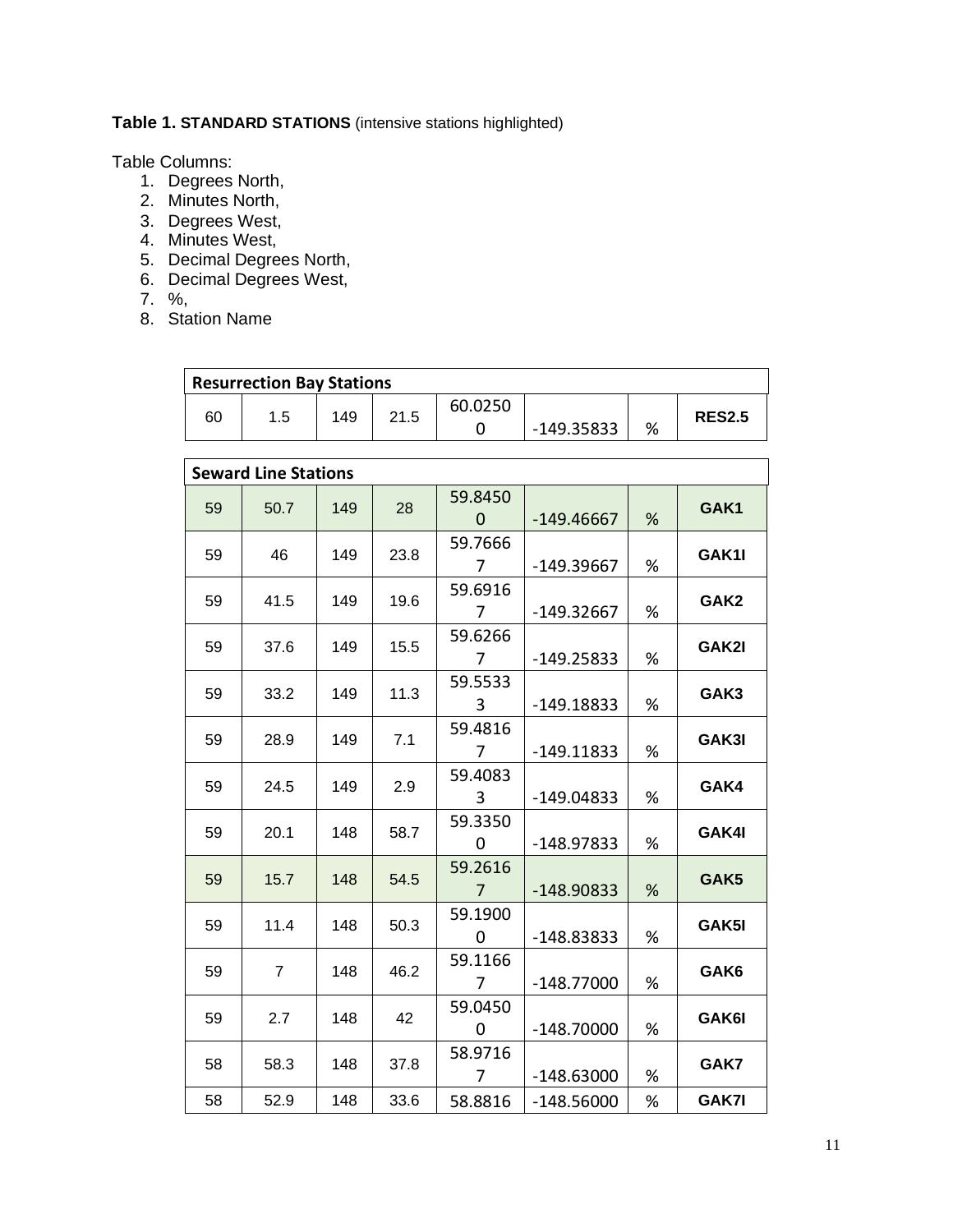|    |      |     |      | $\overline{7}$ |              |   |              |
|----|------|-----|------|----------------|--------------|---|--------------|
| 58 | 48.5 | 148 | 29.4 | 58.8083        |              |   | GAK8         |
|    |      |     |      | 3              | $-148.49000$ | % |              |
| 58 | 44.6 | 148 | 25.2 | 58.7433        |              |   | GAK8I        |
|    |      |     |      | 3              | $-148.42000$ | % |              |
| 58 | 40.8 | 148 | 21   | 58.6800        |              |   | GAK9         |
|    |      |     |      | 0              | $-148.35000$ | % |              |
| 58 | 36.7 | 148 | 16.7 | 58.6116        |              |   | GAK9I        |
|    |      |     |      | 7              | $-148.27833$ | % |              |
| 58 | 32.5 | 148 | 12.7 | 58.5416        |              |   | <b>GAK10</b> |
|    |      |     |      | 7              | $-148.21167$ | % |              |
| 58 | 23.3 | 148 | 4.3  | 58.3883        |              |   | <b>GAK11</b> |
|    |      |     |      | 3              | $-148.07167$ | % |              |
| 58 | 14.6 | 147 | 56   | 58.2433        |              |   | <b>GAK12</b> |
|    |      |     |      | 3              | -147.93333   | % |              |
| 58 | 5.9  | 147 | 47.6 | 58.0983        |              |   | <b>GAK13</b> |
|    |      |     |      | 3              | $-147.79333$ | % |              |
| 57 | 56.6 | 147 | 39   | 57.9433        |              |   | <b>GAK14</b> |
|    |      |     |      | 3              | $-147.65000$ | % |              |
| 57 | 47.5 | 147 | 30   | 57.7916        |              |   | <b>GAK15</b> |
|    |      |     |      | 7              | $-147.50000$ | % |              |

|    | <b>Prince William Sound Stations</b> |     |       |          |              |   |                  |  |  |  |  |  |
|----|--------------------------------------|-----|-------|----------|--------------|---|------------------|--|--|--|--|--|
| 60 | 7.5                                  | 147 | 50    | 60.1250  |              |   | <b>KIP0</b>      |  |  |  |  |  |
|    |                                      |     |       | 0        | $-147.83333$ | % |                  |  |  |  |  |  |
| 60 | 16.7                                 | 147 | 59.2  | 60.2783  |              |   | KIP <sub>2</sub> |  |  |  |  |  |
|    |                                      |     |       | 3        | -147.98667   | % |                  |  |  |  |  |  |
| 60 | 22.78                                | 147 | 56.17 | 60.3796  |              |   | <b>PWS1</b>      |  |  |  |  |  |
|    |                                      |     |       | 7        | $-147.93617$ | % |                  |  |  |  |  |  |
| 60 | 32.1                                 | 147 | 48.2  | 60.5350  |              |   | <b>PWS2</b>      |  |  |  |  |  |
|    |                                      |     |       | $\Omega$ | $-147.80333$ | % |                  |  |  |  |  |  |
| 60 | 40                                   | 147 | 40    | 60.6666  |              |   | <b>PWS3</b>      |  |  |  |  |  |
|    |                                      |     |       | 7        | $-147.66667$ | % |                  |  |  |  |  |  |
| 60 | 49.25                                | 147 | 24    | 60.8208  |              |   | <b>PWSA</b>      |  |  |  |  |  |
|    |                                      |     |       | 3        | $-147.40000$ | % |                  |  |  |  |  |  |
| 60 | 45                                   | 147 | 14    | 60.7500  |              |   | <b>PWSB</b>      |  |  |  |  |  |
|    |                                      |     |       | 0        | $-147.23333$ | % |                  |  |  |  |  |  |
| 60 | 38.1                                 | 147 | 10    | 60.6350  |              |   | <b>PWSC</b>      |  |  |  |  |  |
|    |                                      |     |       | 0        | $-147.16667$ | % |                  |  |  |  |  |  |
| 60 | 31.5                                 | 147 | 7.6   | 60.5250  |              |   | <b>PWSD</b>      |  |  |  |  |  |
|    |                                      |     |       | 0        | -147.12667   | % |                  |  |  |  |  |  |
| 60 | 24.3                                 | 147 | 58.3  | 60.4050  |              |   | <b>PWSE</b>      |  |  |  |  |  |
|    |                                      |     |       | 0        | -147.97167   | % |                  |  |  |  |  |  |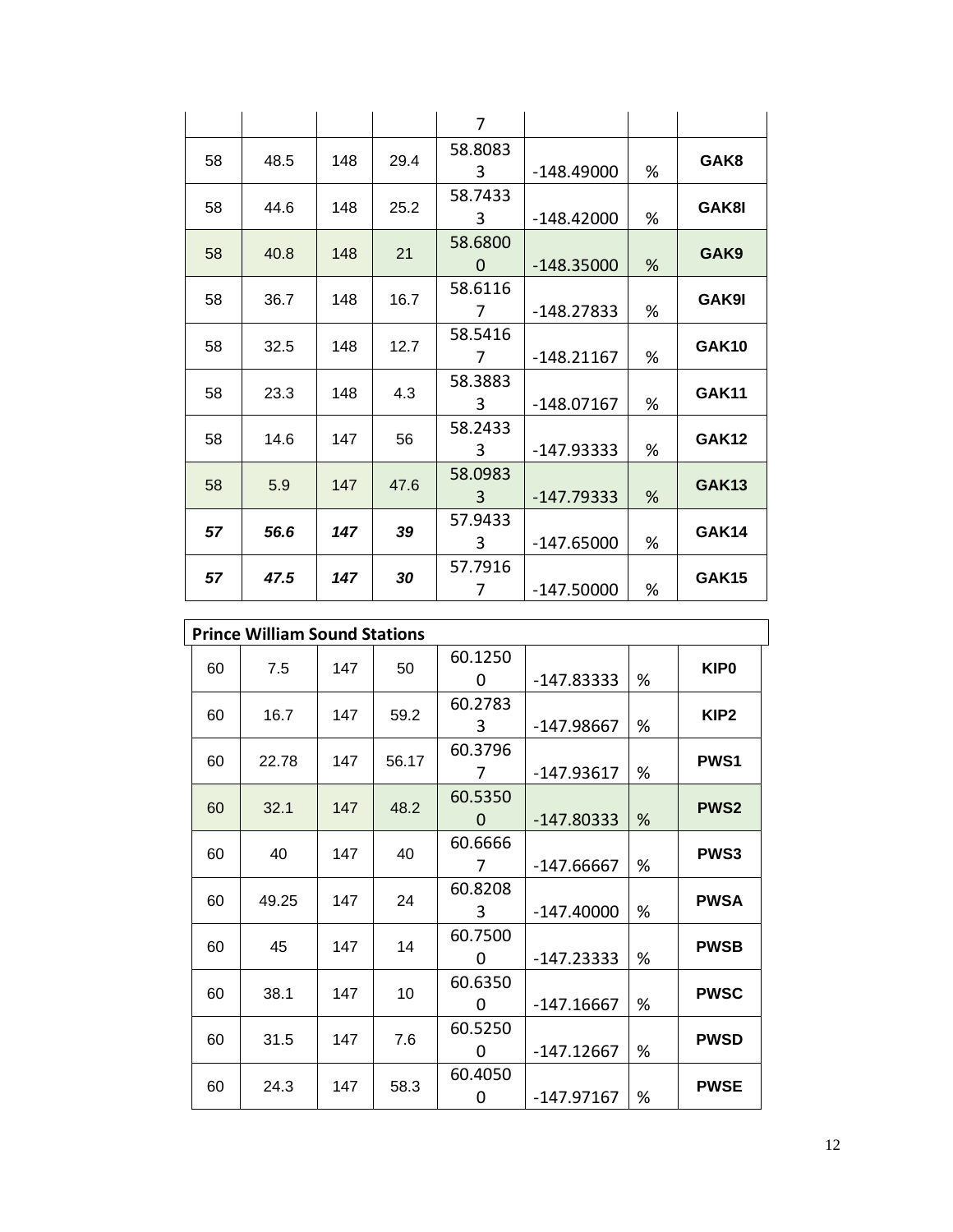| 60 | 24     | 146 | 45         | 60.4000<br>$\Omega$       | $-146.75000$ | %    | <b>PWSF</b>     |
|----|--------|-----|------------|---------------------------|--------------|------|-----------------|
| 61 | 7.4    | 147 | 3.8        | 61.1233<br>3              | $-147.06333$ | %    | CG <sub>0</sub> |
| 60 | 59.5   | 147 | 4.2        | 60.9916<br>7              | $-147.07000$ | $\%$ | CG1             |
| 60 | 57.6   | 147 | 5.9        | 60.9600<br>0              | $-147.09833$ | %    | CG <sub>2</sub> |
| 60 | 16.3   | 148 | 21.7       | 60.2716<br>$\overline{7}$ | $-148.36167$ | $\%$ | IB <sub>0</sub> |
| 60 | 15.5   | 148 | 20.1       | 60.2583<br>$\overline{3}$ | $-148.33500$ | %    | IB <sub>1</sub> |
| 60 | 16.3   | 148 | 14         | 60.2716<br>7              | $-148.23333$ | %    | IB <sub>2</sub> |
| 60 | 11.57  | 147 | 42         | 60.1928<br>3              | $-147.70000$ | %    | HB1             |
| 60 | 10.754 | 147 | 38.5       | 60.1792<br>3              | $-147.64167$ | %    | HB <sub>2</sub> |
| 60 | 9.855  | 147 | 34.50<br>8 | 60.1642<br>5              | $-147.57513$ | %    | HB <sub>3</sub> |
| 60 | 8.807  | 147 | 30.04      | 60.1467<br>8              | $-147.50067$ | %    | HB4             |
| 59 | 57.257 | 147 | 55.60<br>2 | 59.9542<br>8              | $-147.92670$ | %    | MS1             |
| 59 | 56.6   | 147 | 53.7       | 59.9433<br>3              | $-147.89500$ | %    | MS <sub>2</sub> |
| 59 | 55.9   | 147 | 51.4       | 59.9316<br>$7^{\circ}$    | $-147.85667$ | %    | MS3             |
| 59 | 55.2   | 147 | 49.7       | 59.9200<br>0              | $-147.82833$ | %    | MS4             |

|    | <b>Kodiak Island Stations</b> |     |       |         |              |   |                  |  |  |  |  |
|----|-------------------------------|-----|-------|---------|--------------|---|------------------|--|--|--|--|
| 58 | 14.7                          | 151 | 35.4  | 58.2450 |              |   | KOD1             |  |  |  |  |
|    |                               |     |       | 0       | -151.59000   | % |                  |  |  |  |  |
| 58 | 7.8                           | 151 | 23.07 | 58.1300 |              |   | KOD <sub>2</sub> |  |  |  |  |
|    |                               |     |       | 0       | $-151.38450$ | % |                  |  |  |  |  |
|    |                               | 151 | 10.74 | 58.0150 |              |   |                  |  |  |  |  |
| 58 | 0.9                           |     |       | 0       | $-151.17900$ | % | KOD3             |  |  |  |  |
|    |                               |     |       | 57.9000 |              |   |                  |  |  |  |  |
| 57 | 54                            | 150 | 58.17 | 0       | -150.96950   | % | KOD4             |  |  |  |  |
| 57 | 47.1                          | 150 | 45.6  | 57.7850 |              |   | KOD5             |  |  |  |  |
|    |                               |     |       | 0       | $-150.76000$ | % |                  |  |  |  |  |
| 57 | 40.26                         | 150 | 32.97 | 57.6710 | -150.54950   | % | KOD6             |  |  |  |  |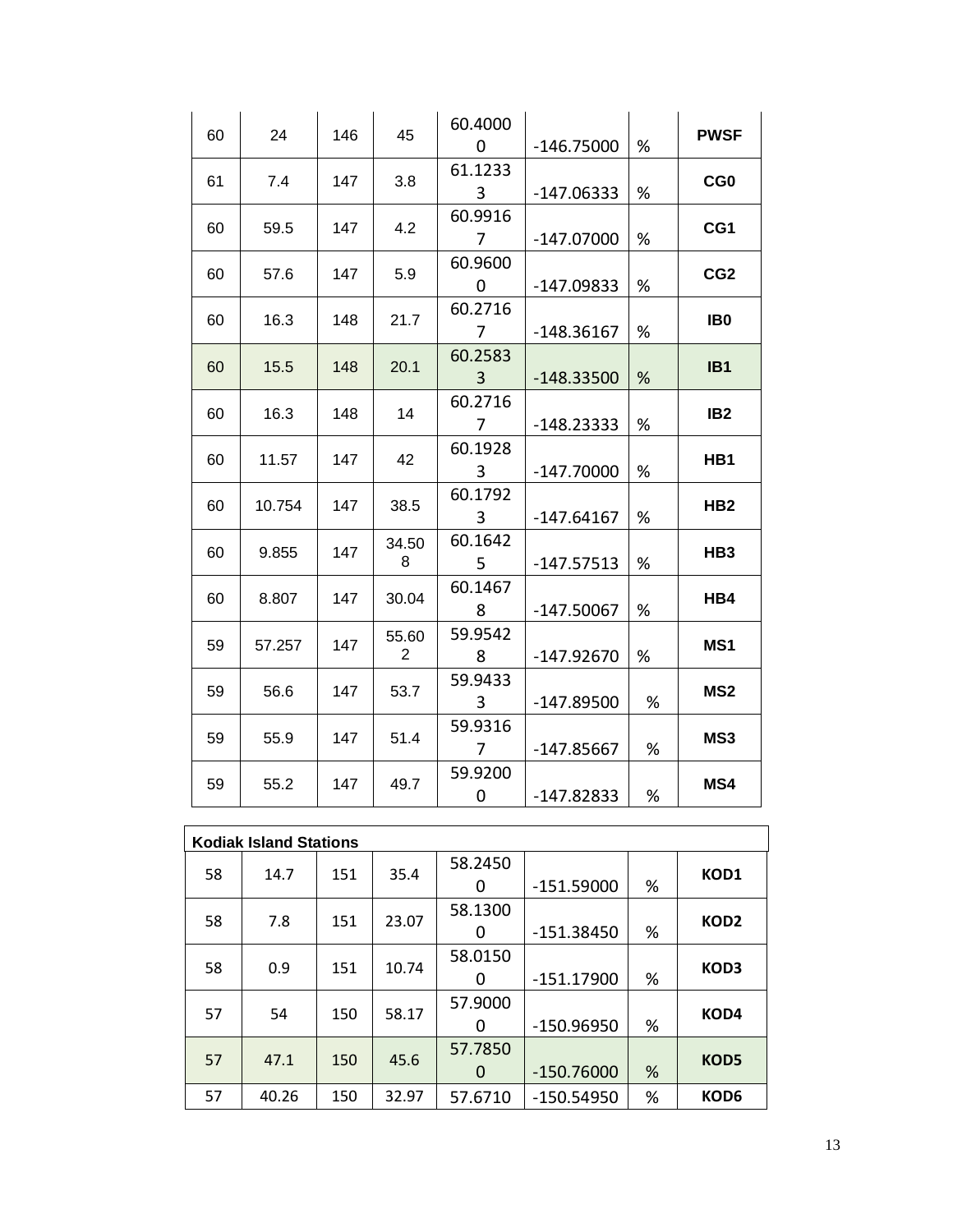|    |       |     |       | 0       |              |   |                  |
|----|-------|-----|-------|---------|--------------|---|------------------|
| 57 | 33.42 | 150 | 20.34 | 57.5570 |              |   | KOD7             |
|    |       |     |       | 0       | -150.33900   | % |                  |
| 57 | 26.37 | 150 | 7.95  | 57.4395 |              |   | KOD <sub>8</sub> |
|    |       |     |       | 0       | $-150.13250$ | % |                  |
|    |       |     |       | 57.3220 |              |   |                  |
| 57 | 19.32 | 149 | 55.56 | 0       | $-149.92600$ | % | KOD <sub>9</sub> |
| 57 | 12.27 | 149 | 43.17 | 57.2045 |              |   | <b>KOD10</b>     |
|    |       |     |       | 0       | $-149.71950$ | % |                  |

| <b>Middleton Island Stations</b> |   |              |                        |      |     |        |    |  |  |  |
|----------------------------------|---|--------------|------------------------|------|-----|--------|----|--|--|--|
| MID1                             | % | $-145.50000$ | 60.2500<br>0           | 30   | 145 | 15     | 60 |  |  |  |
| MID1i                            | % | $-145.57500$ | 60.1750<br>0           | 34.5 | 145 | 10.5   | 60 |  |  |  |
| MID <sub>2</sub>                 | % | $-145.65000$ | 60.1000<br>$\mathbf 0$ | 39   | 145 | 6      | 60 |  |  |  |
| MID <sub>2i</sub>                | % | $-145.72500$ | 60.0250<br>0           | 43.5 | 145 | 1.5    | 60 |  |  |  |
| <b>MID3</b>                      | % | $-145.80000$ | 59.9500<br>0           | 48   | 145 | 57     | 59 |  |  |  |
| MID3i                            | % | $-145.87500$ | 59.8750<br>0           | 52.5 | 145 | 52.5   | 59 |  |  |  |
| MID4                             | % | $-145.95000$ | 59.8000<br>$\mathbf 0$ | 57   | 145 | 48     | 59 |  |  |  |
| MID4i                            | % | $-146.02500$ | 59.7250<br>0           | 1.5  | 146 | 43.5   | 59 |  |  |  |
| MID <sub>5</sub>                 | % | $-146.10000$ | 59.6500<br>0           | 6    | 146 | 39     | 59 |  |  |  |
| MID <sub>5i</sub>                | % | $-146.17500$ | 59.5750<br>0           | 10.5 | 146 | 34.5   | 59 |  |  |  |
| MID <sub>6</sub>                 | % | $-146.25000$ | 59.5000<br>0           | 15   | 146 | 30     | 59 |  |  |  |
| MID6i                            | % | $-146.16667$ | 59.4283<br>3           | 10   | 146 | 25.7   | 59 |  |  |  |
| MID7                             | % | $-146.30000$ | 59.3833<br>3           | 18   | 146 | 23     | 59 |  |  |  |
| MID7i                            | % | $-146.25000$ | 59.3044<br>5.          | 15   | 146 | 18.267 | 59 |  |  |  |
| MID <sub>8</sub>                 | % | $-146.20000$ | 59.2255<br>7           | 12   | 146 | 13.534 | 59 |  |  |  |
| MID <sub>9</sub>                 | % | $-146.10000$ | 59.0677<br>8           | 6    | 146 | 4.067  | 59 |  |  |  |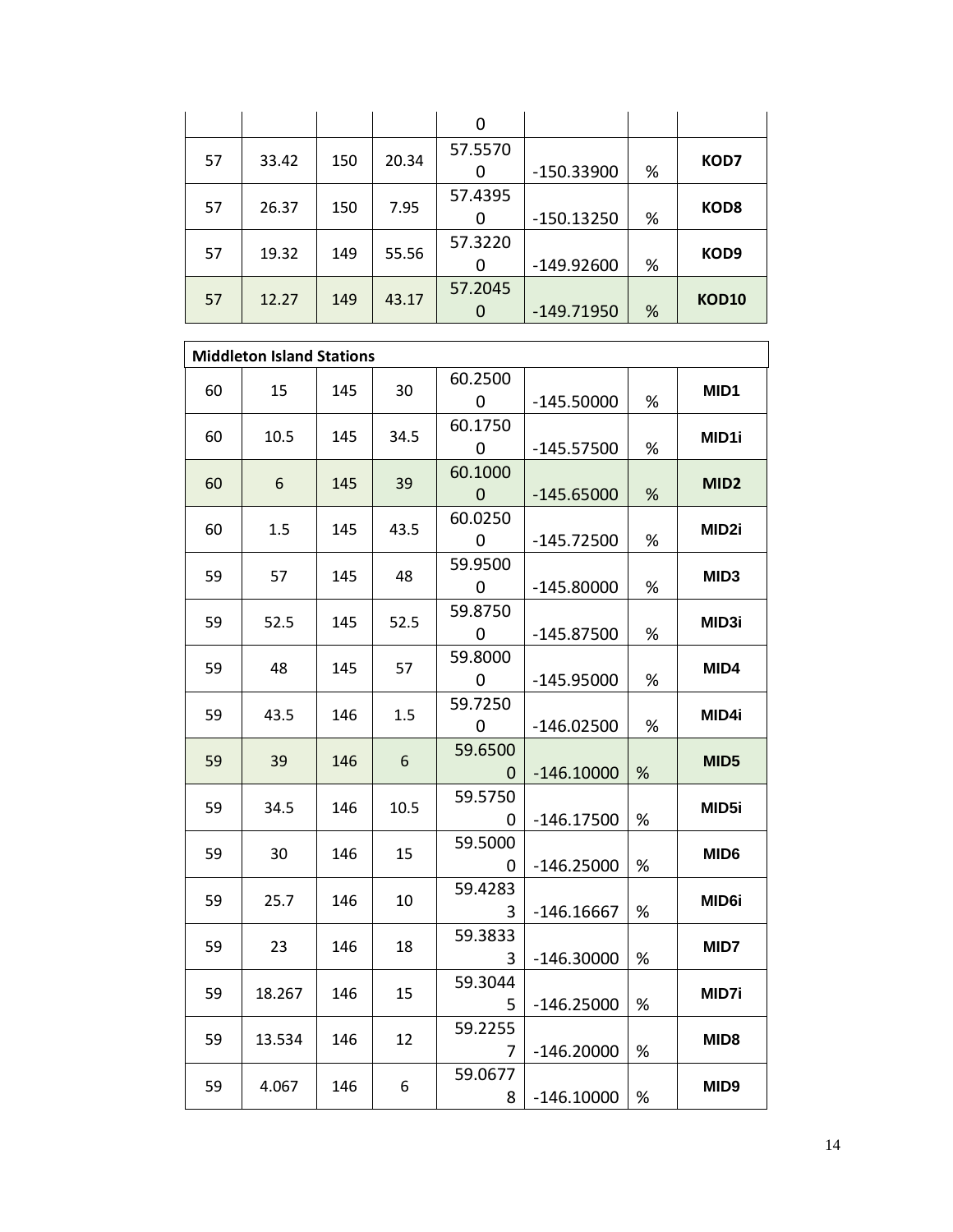|    |      |     | 58.9100 |              |   |                   |
|----|------|-----|---------|--------------|---|-------------------|
| 58 | 54.6 | 146 |         | $-146.00000$ | % | MID <sub>10</sub> |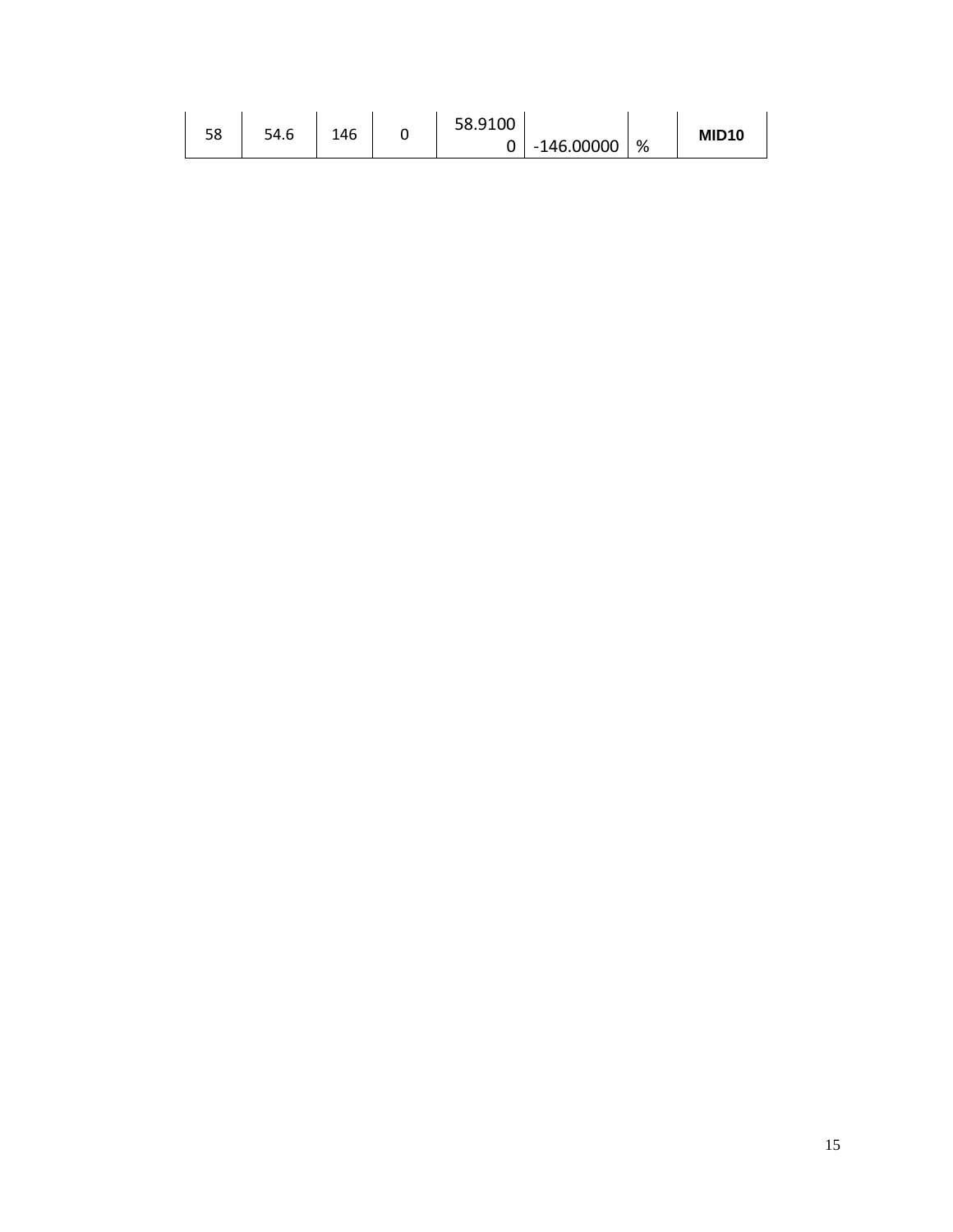

**Figure 4 .** Mooring GEO3 configuration.